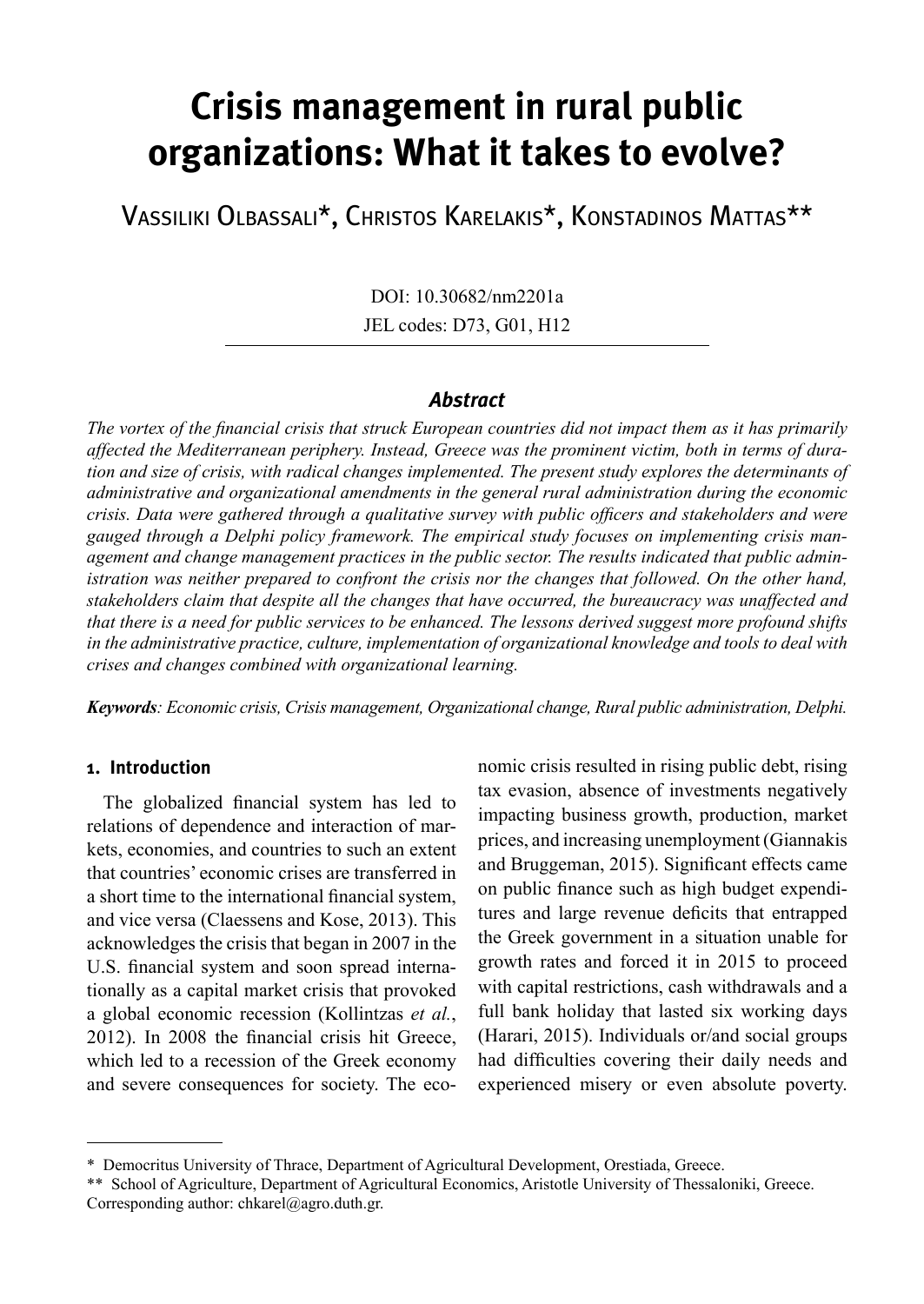Wage cuts, 9.5% increased inflation, increases in indirect and direct taxation describe the suffocating and adverse climate for Greek society (European Bank, 2016; Kapiki, 2011).

The European member states were not affected in the same way. Those suffering from high public debt and deficit were forced to take serious austerity measures, leading to a deep recession and substantial fiscal cuts. The implementation of fiscal adjustment programs primarily affected Southern Europe's countries, especially Greece (Artelaris, 2017; Loizou *et al.*, 2019). Greece's economic downturn had consequences in many sectors, like education, health, environment, logistics, immigration, construction, tourism, shipping, entrepreneurship and agriculture (Zmas, 2015; Artelaris, 2017). Especially for agriculture, austerity measures led to lower commodity prices, a rise in production cost, and lower agricultural income (Karelakis *et al.*, 2013a; Micha *et al.*, 2015). The severe impact of crisis combined with factors like the aged population employed in the agricultural sector, low educational qualifications and lack of training, migration of young people, indifference by policymakers exacerbated poverty (Zografakis and Karanikolas, 2012; Anthopoulou *et al.*, 2017). The situation especially aggravated by corruption in public administration and the country's complicated legal framework (Micha *et al.*, 2015). Still, it is stressed out that given the proper policy intervention, the agricultural sector could boost other sectors related to agriculture, the regional economy, as well as playing a pivotal role for Greece to overcome recession (Karelakis *et al.*, 2013a; Lampiris *et al.*, 2018; Loizou *et al.*, 2019).

To regain its credibility, Greece had to take a series of measures under the tutelage of the European Commission, the International Monetary Fund (IMF) and the European Central Bank (ECB). Aberrations of fiscal policy affected almost any policy sector regarding its institutions, values, goals and processes. New regulatory forms and structures, new principles and approaches were introduced. According to Lane (2000), public administration implements political decisions based on laws that employees follow. Therefore, the link between public administration and government policy is inevitable, making it clear that crisis management directly affects both interconnected parties, requiring the mobilization of public administration mechanisms and implementing models and strategies.

All this external pressure came to proliferate to the already existing issues that troubled Greece's public administration. Greece's public administration had to deal with problems even before the time of crisis: Lack of a clear hierarchy, corruption, absence of effectiveness, multifaceted structures, bureaucracy, difficulties in integrating human resource management, limited-service efficiency (OECD, 2011; 2012a; 2018; Papavassiliou, 2014; Tsekeris *et al.*, 2015; Makrydemetres *et al.*, 2016; European Union, 2017; Spanou, 2019). The severe consequences of the economic crisis inevitable affected public organizations.

Bearing those mentioned above, this study aims to map the context in which crisis was addressed and implement changes in rural public organizations, identifying critical factors that acted as catalysts or not in the public system. Also, it examines whether the operation of the Greek rural administration can be linked to the existing theory of crises and change management. The discussion attempts to determine when and under which circumstances crisis was perceived and challenged, whether changes were implemented, the driving forces behind these transformations, and the impact on stakeholders. The study's findings may contribute to comprehend better the relationship between crisis and change and the influence they had in a particular management system. Besides, it offers evidence for a possible correlation between management theory and practice, as the rural public administration denotes an attention-grabbing case study on the effects of the debt crisis on public administration.

Accordingly, the remainder of the paper presents the theoretical background on crisis management and public organizations in section two and the materials and methods employed in section three. Further on, the fourth section delivers and discusses the results, and the final section concludes.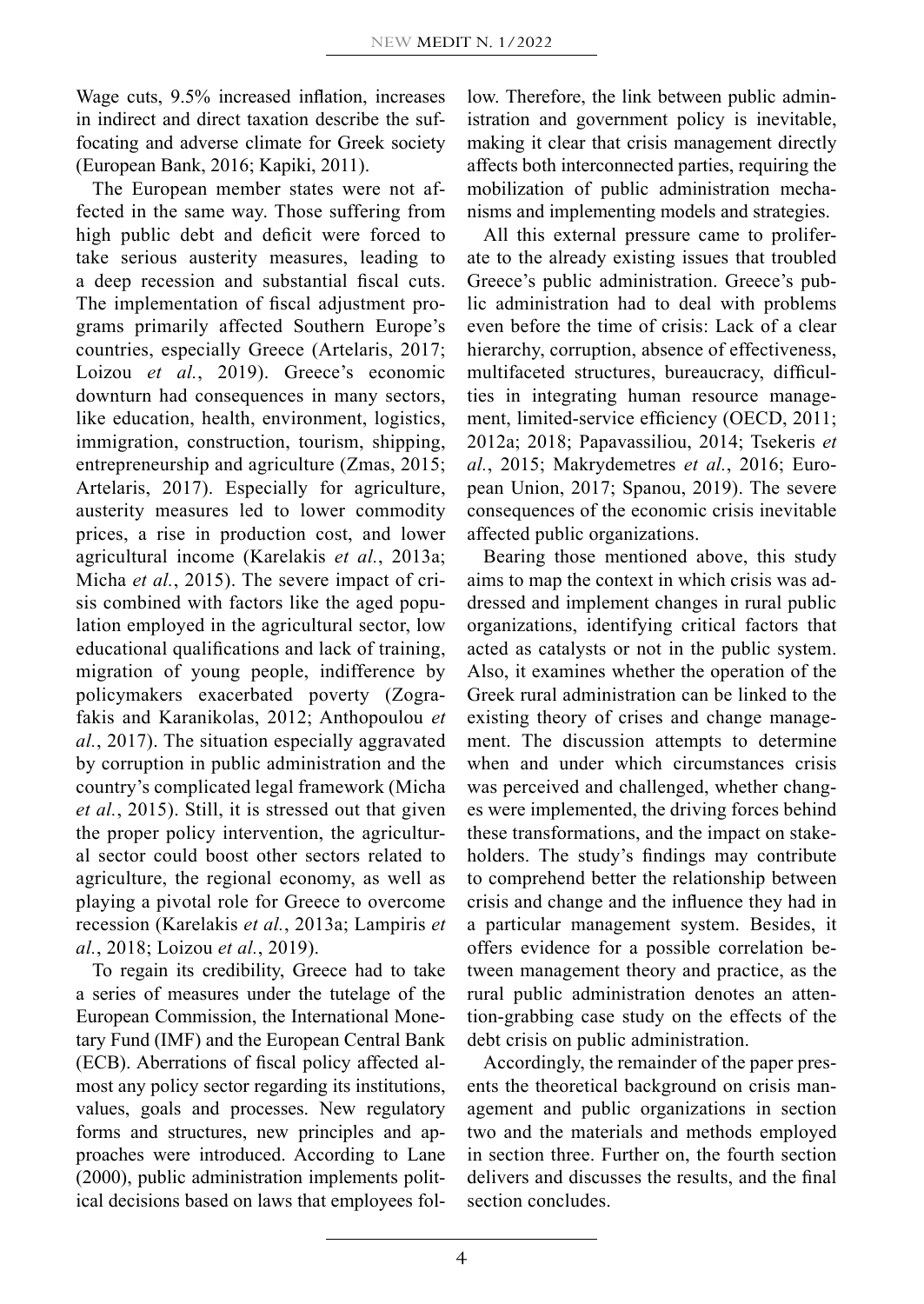#### **2. Theoretical background**

Various scholars defined the organizational crisis as an event that threatens an organization's normality (Coombs and Holladay, 1996). Mitroff *et al.* (1987) argued that organizational crises affect people, organizational structures, finance, technology and can cause extensive damage to human life, the physical and social environment. Pearson and Clair (1998) stated that the organizational crisis threatens the organization's vitality, but at the same time, the cause, the effects and the resolution of a crisis seem unclear. t' Hart (1993) provided a definition connected to the public sector and defined crisis as irregular breakdowns of well-known symbolic frameworks that substantiate the existing socio-politic order.

Literature also points out that crises often lead to change, having an unpredictable outcome for better or worse (Barnett and Pratt, 2000). According to Stern (1997), crisis causes changes in the way people think and forces them to question their previous beliefs and perceptions about the social and natural environment and the acceptability of the existing organizational structures and processes. Antonacopoulou and Sheaffer (2014) also referred to leaders' role in organizational learning and crisis management, emphasizing that learning combines a range of social, psychological, political, emotional, and cognitive parameters and leads to practical crisis management (Shrivastava, 1983). In other words, dealing with a crisis is manifested in daily activities and how an organization's members and leaders act.

There is also a relationship between crisis and organizational learning based on the assumption that better understanding of crises can prevent the recurrence of future ones (Kovoor-Misra *et al.*, 2000), can increase preparedness to deal with it (Mitroff *et al.*, 1988) or can assist in decision-making during crises (Pearson and Clair, 1998). Nevertheless, for organizational learning resulting from crises to be effective, it requires amendments in the beliefs and values of the members of the organization, which means organizational culture change that will lead to changes in the behaviour of members and especially leaders (Pergel and Psychogios, 2013). Scholars agree that if an organization's culture includes learning readiness and overall acceptance of new ideas, focuses on preparedness, it is probably more comfortable managing and dealing with a crisis (Elsubbaugh *et al.*, 2004; Parnell *et al.*, 2010). However, Christensen *et al.* (2016) and Broekema *et al.* (2017) point out that organizational culture can contribute both to the favourable outcome and the negative outcome when it limits the prevention, preparedness, and recovery of organizations crisis. Furthermore, successful changes require vision, strategy, and a culture of sustainable and shared values (Gill, 2002). Culture is also expressed in less conscious and operational matters between members of an organization (Schein 1990). Therefore, if the cultural assumptions favour change, it becomes easier to implement it. Three crucial factors lead to functional changes: organizational culture, operating climate and administrative policies (McNabb and Sepic, 1995), and according to Dent and Goldberg (1999), the key to change is managing organizational behaviour.

In response to a crisis, organizations need to recognize that internal and external stakeholders may be involved in the crisis as it may have severe implications for the organization itself and its relationships with stakeholders (Bundy *et al.*, 2017). It is possible that stakeholders take distance from the organization in crisis because of fear of being involved or even turning against its interests (Pearson and Mitroff, 1993; Pearson and Clair, 1998). Thus, it becomes vital for them to maintain positive relations or even more engage stakeholders in preventing and mitigating the determinants of a crisis (Alpaslan *et al.*, 2009). On the other hand, when the crisis expands, it is in its best interests to identify all stakeholders involved (Ulmer and Sellnow, 2000).

According to the consolidation programs imposed regarding Greece's public administration reform interventions between 2007 and 2019, a great effort was made to upgrade the administrative mechanism. In 2007, the Special Secretariat for Administrative Reform undertook the execution of the Operational Program entitled "Administrative Reform 2007-2013". The Pro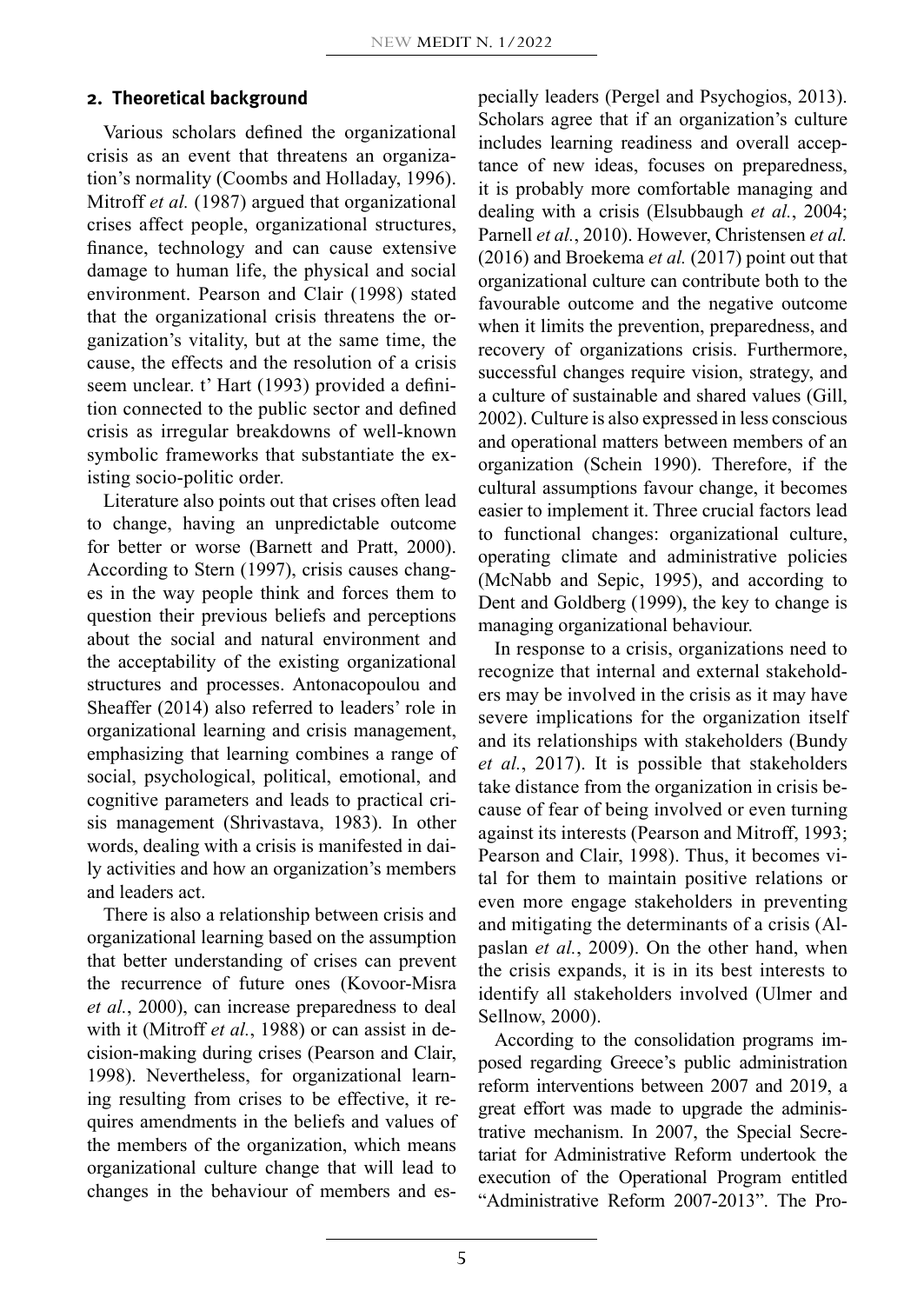gram followed the European Social Fund (ESF) guidelines and the Revised Lisbon Strategy to strengthen the efficiency of public administration. With a holistic approach to public administration and strategic interventions, the Program sought to offer friendlier and more comfortable services to the citizen. Furthermore, it aimed at training public sector executives with an emphasis on women's participation in decision-making centres, institutional reforms in the organization and operation of public services, and the strengthening of central, regional administration, and local government (Ministry of Interior, n.d.).

The "National Strategy for Administrative Reform 2016-2018" followed more long-term planning by documenting public administration's long-term weaknesses. Weaknesses include the lack of coordination of services, the irrational distribution of human resources, the labyrinthine regulatory framework, the lack of e-government issues, the lack of targeting, and the lack of introduction of acceptable practices administration. For implementing the strategy, key pillars of action were developed, which concerned the administrative structures, tools, functions, processes, human resources, transparency, accountability and open governance (Ministry of Administrative Reconstruction, 2017).

Despite all efforts, the labyrinth of public administrative organization remained unalterable. The Greek Ministry of Rural Development and Food (GMADF) has to deal with every issue concerning the primary sector. Greece covers an area of 13,196,887 Ha of which 97.1% are classified as agricultural areas (73.9% mainly rural and 23.2% intermediate rural), inhabited by about 2/3 of the total population of the country (64.4%) (Ministry of Rural Development and Food, 2009). The central administration of the Ministry (Figure 1) is located in the country's capital. At the same time, several decentralized administration offices are located in the capital cities of the administrative districts, others in the capital cities of prefectures and some offices in other cities all over the country. In addition, there are also companies, institutes and legal entities supervised by the GMADF (Figure 2) that deal with issues about consumer protection by ensuring import, production and distribution of healthy food, the development of Greek agriculture, the rise of the professional and cultural level of farmers, geotechnical issues, research on

Figure 1 - Administrative structure of the Greek Ministry of Rural Development and Food.

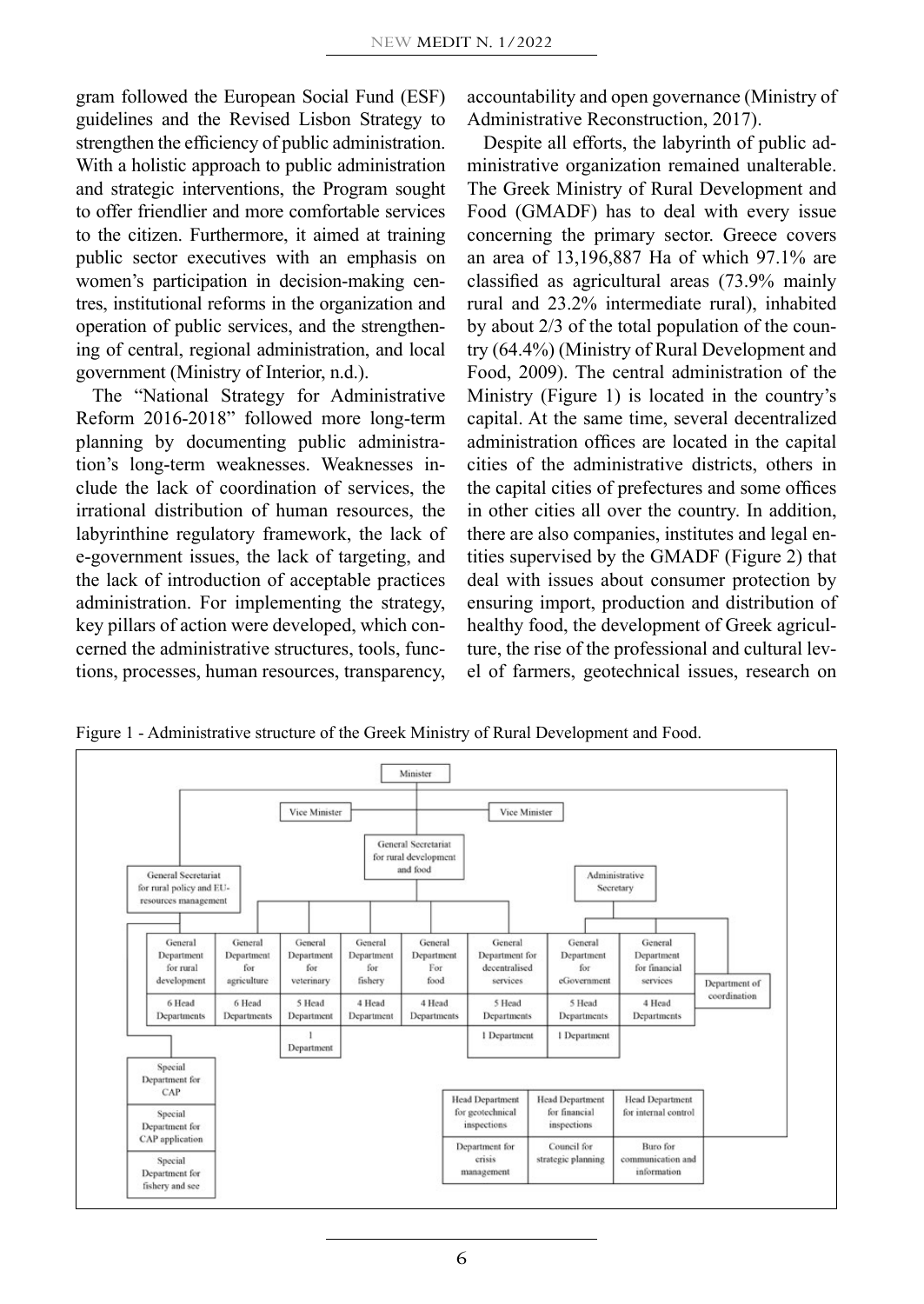Figure 2 - Companies and legal entities supervised by the Greek Ministry of Rural Development and Food.



diseases and damage to crops, measures to prevent the occurrence and control of pests and other animals or plant pests, insurance of crop and animal production and livestock of agricultural holdings from damage caused by natural hazards, diseases and illnesses, training of executives capable of contributing to the development of the agricultural output, and many other issues.

Considering those mentioned previously, three research questions arise as follows:

- RQ1: Did Greece's financial crisis (2008- 2018) force changes in the rural public administration?
- RQ2: Did parameters such as leadership, organizational culture, and learning play a role in dealing with crisis and introducing change?
- RQ3: What is the opinion of stakeholders as recipients of the services offered to them during the time of crisis by the Greek Ministry of Rural Development and Food?

#### **3. Materials and methods**

The Delphi Method is a qualitative method for gathering data from a panel of participants within a domain of expertise. The technique aims to reach consensus among the panellists upon the research subject and was developed in the 50s by Dalkey and Helmer (Dayé, 2012). The method's key feature is the use of multiple rounds of questionnaires to collect data and consensus-building from a panel (Young and Jamieson, 2001).

In the present research, study experts invited to participate from all over Greece were members of the Greek Parliament, managers and state employees of the GMADF, managers and state employees of public services supervised by the GMADF, professors in faculties of rural development, agriculture, crop production, rural environment, and agricultural technology. The expert panel consisted of 25 participants in the first round and 29 participants in the second round. In addition, to increase reliability, another parallel research panel of stakeholders was invited to participate in the research. The stakeholders' panel consisted of 25 participants in the first round and 19 participants in the second round. Stakeholders were identified as people who conducted any act that required the services offered by the GMADF. The Delphi process lasted for two months, starting from April 2020 to June 2020. Each panel of experts was given two weeks for each round, and all the questionnaires were distributed via email. Alongside the questionnaires, there was a letter of invitation to the experts to participate as members of the Delphi panel, a brief explanation of the procedure and instructions on how to complete the questionnaire.

Delphi studies' significant statistics are measures of central tendency, the level of dispersion and the frequency distributions to present information concerning the collective judgments of participants (Hallowell and Gambatese, 2010). The criteria for consensus used in this research were the mean, the median, the interquartile range and the measure of 75% of participants' opinions that coincide in the same two categories on the Likert scale.

In the first round, the panellists were given a structured questionnaire with closed-ended 5-point Likert scale questions to elicit their level of agreement with a series of statements regarding the economic crisis, organizational change and culture (Table A see Appendix). Participants were asked to rate a scale of 1 to 5 if they agree to the statement with 1= strongly disagree; 2= disagree; 3= neutral; 4= agree; and 5= strongly agree. After receiving participants' responses, questionnaires were analyzed by applying CHIC Analysis (Correspondence and Hierarchical Cluster Analysis) version 1.1 (Markos *et al.*, 2010). The data analyzed from round one was used to form the questionnaire for the second round of data collection. In the second round, panellists received a questionnaire and feedback on the results of the first round. In the second round, the panellists were asked whether they agree with the statements and clarify opinions expressed in the first round that needed further explanation (Table B see Appendix).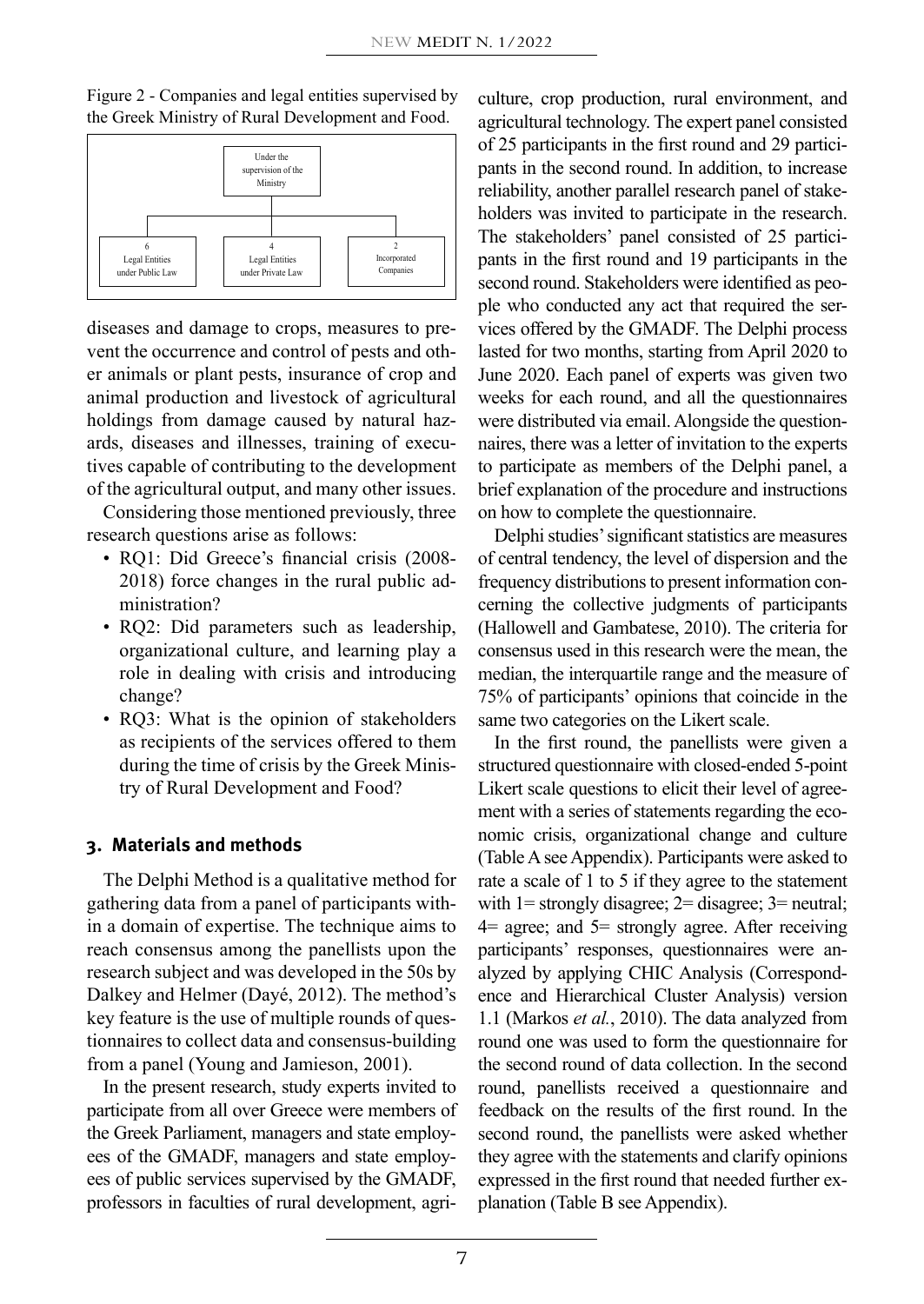|               | high consensus | moderate consensus | no consensus |
|---------------|----------------|--------------------|--------------|
| <b>IOR</b>    |                |                    |              |
|               | and            | or                 | and/or       |
| $\frac{0}{0}$ |                |                    |              |

Table 1 - Determination of consensus.

Regarding the participants of the stakeholders' panel, they were given a structured questionnaire (Table C see Appendix) with closed-ended, 5-point Likert scale questions in the first round regarding economic crisis, organizational change and culture and they were asked to rate on a scale of 1 to 5 if they agree to the statement with  $1=$  strongly disagree;  $2=$  disagree;  $3=$  neutral; 4= agree, and 5= strongly agree. Responses were analyzed through the CHIC Analysis, and in the second round, another 5-point Likert scale questionnaire was distributed together with feedback of the statements analyzed in the first round. The questionnaire was about expressing an opinion on suggestions about improving public services (Table D see Appendix).

The degree of consensus was considered after each round. The consensus is determined as "high" when the quartile deviation range is less than or equal to 1, and a presentence of  $\geq$ 75% of opinions coincide in two statements. A "moderate" consensus is reached when either the quartile deviation range is less than or equal to 1 or when a presentence of  $\geq 75\%$  of opinions coincide in two statements. There is no consensus if the quartile deviation range is more than one or when opinions do not coincide for equal or more than 75% on two statements (Table 1).

#### **4. Results and discussion**

In the first round, panellists were given a structured questionnaire with 45 statements, where eighteen reached a consensus. Out of the eighteen statements, eight reached a high consensus, ten moderate consensus and twenty-seven of the statements reached no consensus (Table 2). In the second round, panellists received a questionnaire of fourteen statements and were asked their level of agreement. A 100% consensus was reached in this round, and notably, eight statements reached a high agreement, while six of them a moderate (Table 3). Median and mean scores were used to define on which statements consensus was expressed.

The analysis of the results showed that public officers agree that the financial crisis during the period 2008-2018 led to changes in public services provided by the GMADF. This statement answers the first research question, clearly identifying the relation between crisis and change. Likewise, it is determined that despite the type of the crisis, in the case of Greece, the financial crisis forced administrative, operational, and functional issues in public services. Although the crisis introduced modifications that led to a radical restructuring of the public services, it seems that changes were too many to be implemented. Managers seemed not to lead with efficiency and competitiveness or promote teamwork, cooperation, innovation, creativity and professionalism. During the crisis period, the public services climate was characterized by formal, bureaucratic procedures and rules. On the other hand, state employees were not negatively affected by changes, even though they had no training dealing with crisis or alterations.

Greece's economic crisis had no triggering effect, and that might be the reason why most people did not realize they were living in a financial crisis until two or more years than it started in 2008. It is evident to all participants that there was no proper training for supervisors, managers and employees, no plan, no political or administrative instructions on implementing changes during the ten years of crisis. There was no time given to employees to adjust to all changes occurring. They only had to follow standardized formal procedures and regulations, so introduced modifications were not fixed as new procedures.

The statements, as mentioned above, offer insights for the second research question to be answered. If parameters such as leadership, organizational culture and learning have had a role in dealing with crisis and introducing change. Leaders and employees followed standardized norms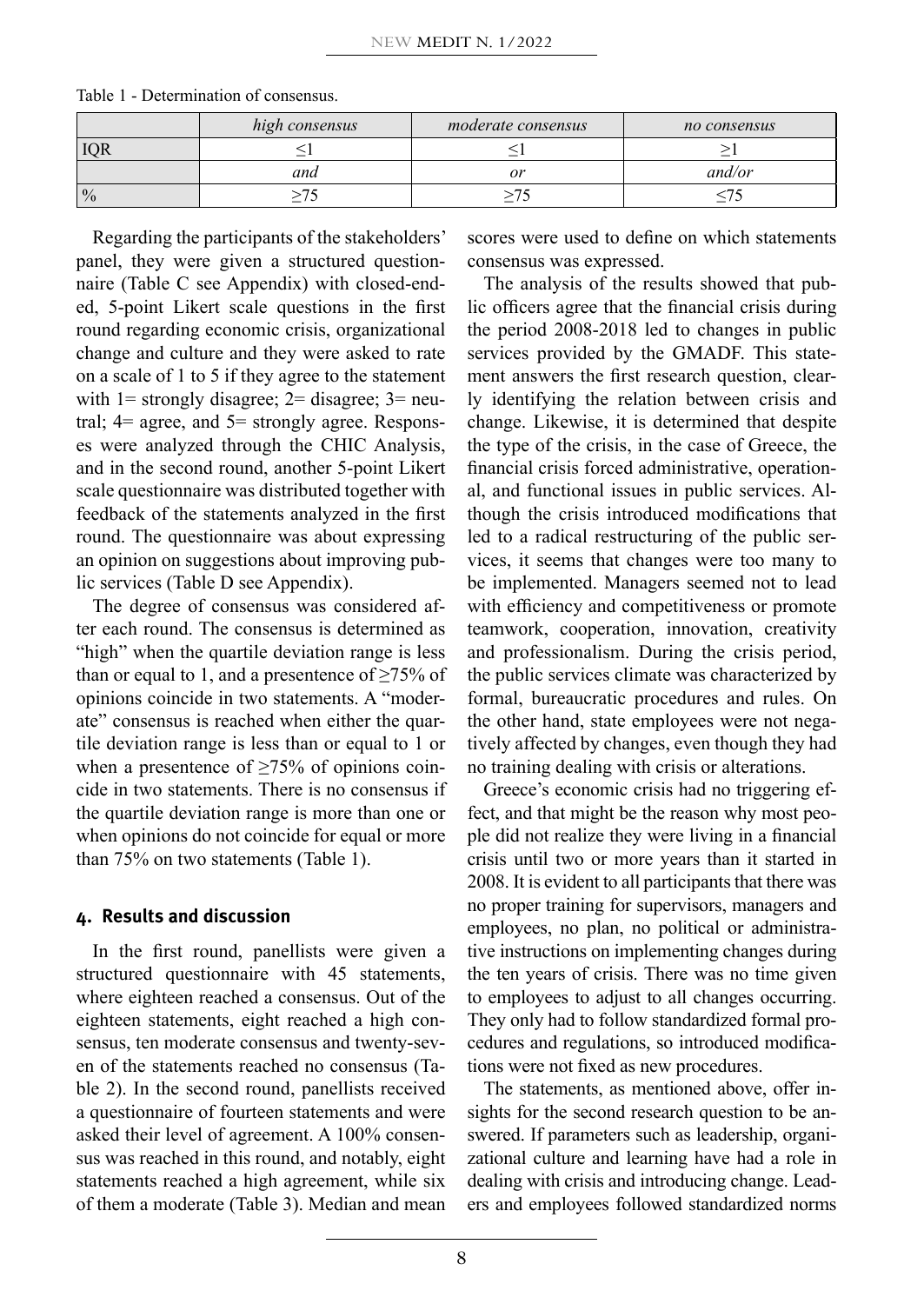| <b>Statements</b> | Median                  | Mean           | IQR            | $\%$      | <b>Statements</b> | Median                   | Mean  | IQR            | $\%$      |
|-------------------|-------------------------|----------------|----------------|-----------|-------------------|--------------------------|-------|----------------|-----------|
| 1                 | $\overline{4}$          | 3,958          | $\overline{2}$ | $\geq$ 75 | 24                | 3                        | 3,042 | $\overline{2}$ |           |
| $\overline{2}$    | 4                       | 3,875          | $\overline{2}$ |           | 25                | $\overline{3}$           | 2,625 | $\mathbf{1}$   | $\geq$ 75 |
| $\overline{3}$    | $\overline{4}$          | 4,167          | 1              | $\geq$ 75 | 26                | $\overline{4}$           | 3,25  | 1,75           |           |
| $\overline{4}$    | $\overline{4}$          | 3,5            | 1,75           |           | 27                | $\overline{\mathcal{L}}$ | 3,792 | 1              |           |
| 5                 | $\overline{2}$          | 2,125          | 2              |           | 28                | 3                        | 2,875 | $\mathbf{1}$   | $\geq$ 75 |
| 6                 | $\overline{\mathbf{3}}$ | 2,542          | $\mathbf{1}$   |           | 29                | $\overline{2}$           | 2,333 | 1,75           |           |
| $\overline{7}$    | 3                       | 2,875          | $\overline{2}$ |           | 30                | 3                        | 2,708 | 1,75           |           |
| 8                 | $\overline{\mathbf{3}}$ | 2,917          | $\overline{2}$ |           | 31                | $\overline{4}$           | 3,833 | $\overline{2}$ |           |
| 9                 | $\overline{4}$          | 3,375          | $\overline{2}$ |           | 32                | $\overline{c}$           | 2,167 | $\overline{c}$ |           |
| 10                | $\overline{2}$          | 2,125          | $\overline{2}$ |           | 33                | $\overline{2}$           | 2,333 | 1,75           |           |
| 11                | $\overline{2}$          | 2,083          | $\overline{2}$ |           | 34                | $\overline{2}$           | 2,25  | $\overline{2}$ |           |
| 12                | $\overline{4}$          | 3,667          | 1,75           |           | 35                | 3                        | 2,917 | 1,75           |           |
| 13                | $\overline{4}$          | 4,042          | 1,75           | $\geq$ 75 | 36                | 3                        | 2,583 | 1              | $\geq$ 75 |
| 14                | $\overline{4}$          | 3,5            | 1              |           | 37                | $\overline{c}$           | 2,208 | $\mathbf{1}$   | $\geq$ 75 |
| 15                | $\overline{2}$          | $\overline{2}$ | $\overline{2}$ |           | 38                | 3                        | 2,708 | 1,75           |           |
| 16                | $\overline{4}$          | 3,667          | $\mathbf{1}$   |           | 39                | $\overline{c}$           | 1,958 | 1,75           | $\geq$ 75 |
| 17                | $\overline{4}$          | 3,583          | $\mathbf{1}$   | $\geq$ 75 | 40                | $\overline{4}$           | 4,208 | $\mathbf{1}$   | $\geq$ 75 |
| 18                | $\overline{4}$          | 3,25           | $\overline{c}$ |           | 41                | 3                        | 3,25  | 1,75           |           |
| 19                | 3                       | 2,583          | $\mathfrak{Z}$ |           | 42                | 3                        | 2,583 | 1              |           |
| 20                | $\overline{c}$          | 2,458          | 3              |           | 43                | $\overline{4}$           | 3,708 | 1,75           |           |
| 21                | $\mathbf{1}$            | 1,75           | $\mathbf{1}$   | $\geq$ 75 | 44                | $\overline{4}$           | 3,542 | $\mathbf{1}$   |           |
| 22                | $\overline{c}$          | 2,167          | $\mathbf{1}$   |           | 45                | $\overline{3}$           | 3,125 | $\overline{c}$ |           |
| 23                | $\overline{\mathbf{3}}$ | 3,125          | $\overline{2}$ |           |                   |                          |       |                |           |

Table 2 - Consensus measurements: first-round experts.

and procedures, the culture of the organization was to the maximum consolidated, and there was no training at all in dealing with crisis or change. Thus, the importance of these parameters is highlighted to efficient confront crisis and change.

Table 3 - Consensus measurements: second-round experts.

| <b>Statements</b> | Median         | Mean  | IQR              | %         |
|-------------------|----------------|-------|------------------|-----------|
|                   |                | 1,345 | 1                |           |
| $\overline{2}$    | 1              | 1,414 | 1                |           |
| 3                 | 4              | 3,31  | 1                | $\geq$ 75 |
| 4                 | $\overline{c}$ | 1,552 | 1                |           |
| 5                 | 1              | 1,379 | 1                |           |
| 6                 | $\overline{2}$ | 1,931 | $\overline{0}$   | $\geq$ 75 |
| 7                 | $\overline{2}$ | 2     | $\boldsymbol{0}$ | $\geq$ 75 |
| 8                 | 1              | 1,138 | $\boldsymbol{0}$ | $\geq$ 75 |
| 9                 | 1              | 1,138 | $\boldsymbol{0}$ | $\geq$ 75 |
| 10                | 2              | 1,724 | 1                |           |
| 11                | 1              | 1,069 | $\mathbf{0}$     | $\geq$ 75 |
| 12                | 1              | 1,103 | 0                | $\geq$ 75 |
| 13                | $\overline{2}$ | 1,759 | 0,5              | $\geq$ 75 |
| 14                | 1              | 1,31  | 1                |           |

As for the stakeholders' panel participants, they were invited in the first round to answer a structured questionnaire with fifteen statements (Table D see Appendix) in which a 100% consensus was reached. Specifically, eight statements reached a high consensus, and six achieved a moderate agreement (Table 4). Therefore, the need for a second round with eight statements (Table E see Appendix) was to assure that consensus was not random, in which a 100% consensus was reached, marking all eight statements with high consensus (Table 4).

Stakeholders ascertain that public services had not as a goal to serve better during the economic crisis. There were no optimizing or modernizing services, and even though many services were provided via the internet, still there were delays. It was for stakeholders to easily communicate with public services, and they had friendly service, but bureaucratic procedures did not lead to fast and sufficient services. It is in their healthy believes that things need to be changed.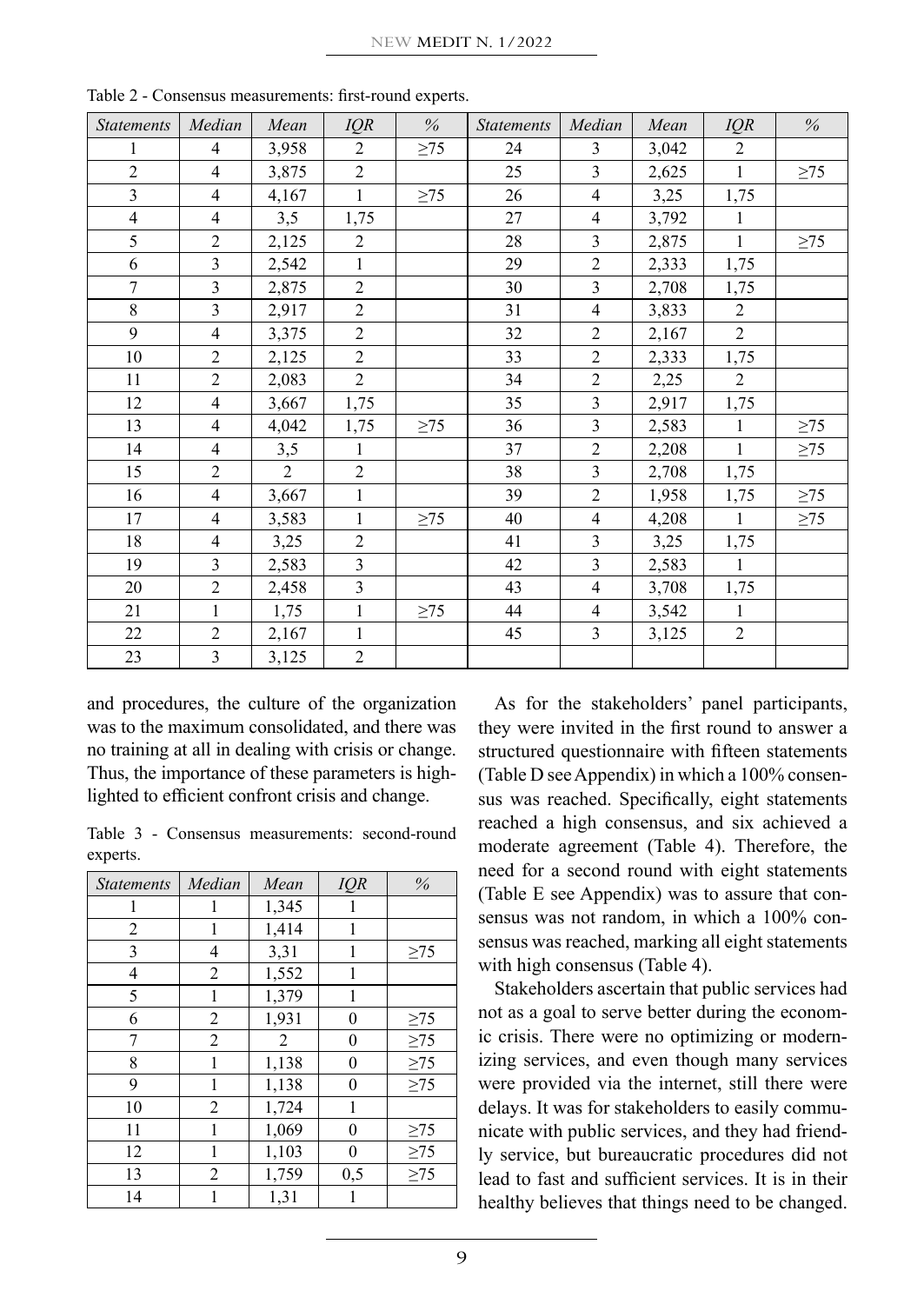| <b>Statements</b> | Median         | Mean           | IQR          | $\%$      | <b>Statements</b> | Median       | Mean  | IQR          | $\frac{0}{0}$ |
|-------------------|----------------|----------------|--------------|-----------|-------------------|--------------|-------|--------------|---------------|
| 1                 | 2              | 2,4            |              | $\geq$ 75 | 1                 | 2            | 1,737 | 1            | $\geq$ 75     |
| $\overline{2}$    | 2              | 2,44           | 1            | $\geq$ 75 | 2                 | $\mathbf{1}$ | 1,421 | 1            | $\geq$ 75     |
| 3                 | 2              | 2,28           | 1            | $\geq$ 75 | 3                 | 2            | 1,842 | 1            | $\geq$ 75     |
| $\overline{4}$    | 3              | 2,88           | 2            | $\geq$ 75 | $\overline{4}$    | 2            | 1,789 | 1            | $\geq$ 75     |
| 5                 | 2              | 2,44           | 1            | $\geq$ 75 | 5                 | 1            | 1,316 | $\mathbf{0}$ | $\geq$ 75     |
| 6                 | 3              | 3,08           | 1,5          | $\geq$ 75 | 6                 | 1            | 1,368 | 1            | $\geq$ 75     |
| 7                 | $\overline{4}$ | 3,8            | 2            | $\geq$ 75 | $\tau$            | 2            | 1,632 | 1            | $\geq$ 75     |
| 8                 | $\overline{4}$ | $\overline{4}$ | 1            | $\geq$ 75 | 8                 | 1            | 1,684 | 1            | $\geq$ 75     |
| 9                 | 3              | 2,96           | 2            | $\geq$ 75 |                   |              |       |              |               |
| 10                | 3              | 2,72           | 1            | $\geq$ 75 |                   |              |       |              |               |
| 11                | $\overline{2}$ | 2,52           | 1            | $\geq$ 75 |                   |              |       |              |               |
| 12                | 3              | 2,76           | 2            | $\geq$ 75 |                   |              |       |              |               |
| 13                | 3              | 2              | $\mathbf{1}$ | $\geq$ 75 |                   |              |       |              |               |
| 14                | 3              | 2,8            | 2,5          | $\geq$ 75 |                   |              |       |              |               |
| 15                | $\overline{4}$ | 3,32           | 2,5          | $\geq$ 75 |                   |              |       |              |               |

Table 4 - Consensus measurements: first and second-round stakeholders.

Therefore, they suggest that there is a need for modernization of the services provided by the GMADF. Minimization of time required to fulfil citizens requests, friendlier service, improvement of services efficiency, more expanded electronical services, training of the employees, but most of all overcoming bureaucracy are some of the stakeholders' suggestions for public service enhancement. Answering the third research question, stakeholders argue mostly about more changes that need to be done and that changes in times of crisis were not enough or not in the right direction that would help a public organization improve itself. According to Szpirglas *et al.* (2008), a new perspective on the stakeholder's role in crisis management should be considered moving the balance from mapping stakeholders to involvement and acting. Likewise, researchers highlight that a bottom-up approach that involves stakeholder's opinions as well as offering specialized and targeted services would lead to more concentrated policy and the use of private and decentralized public advisory and extension services, measures that could ensure the success of management efforts while supporting new strategies in the primary sector (Karelakis *et al.*, 2013b; Pascucci and De Magistris, 2012). Contrary to what researchers suggest, stakeholder's role in Greece is linked just to the acceptance of services, and it is not sure that there is even

mapping of stakeholders by the administration.

However, despite the planning, there have been difficulties in implementation due to the suffocating context created by the financial crisis, with the administration running to anticipate the fiscal adjustment changes. Besides, the public sector's contraction created significant shortages in human resources and resistance within the administration. One reason for the not so good performance of the efforts for consolidation of the public administration seems to be the power of politics, which manages to maintain its relationship with the administration (Spanou, 2019). Another reason is that the central government does not have good management, oversight, and coordination structures to support and carry out the required reforms and procedures. There is also minimal cooperation and coordination between the ministries, whose organizational structures - each of which has, on average, 439 internal structures – which does not at all help in any way to achieve the necessary changes. The administrative culture of modern public administration seems to have been an additional reason for its rigidity. Its unique feature is that it focuses mainly on fulfilling formal responsibilities, as defined by law (OECD, 2012b).

International literature identifies the critical role of organizational learning in dealing with crises when they occur (Elsubbaugh *et al.*, 2004)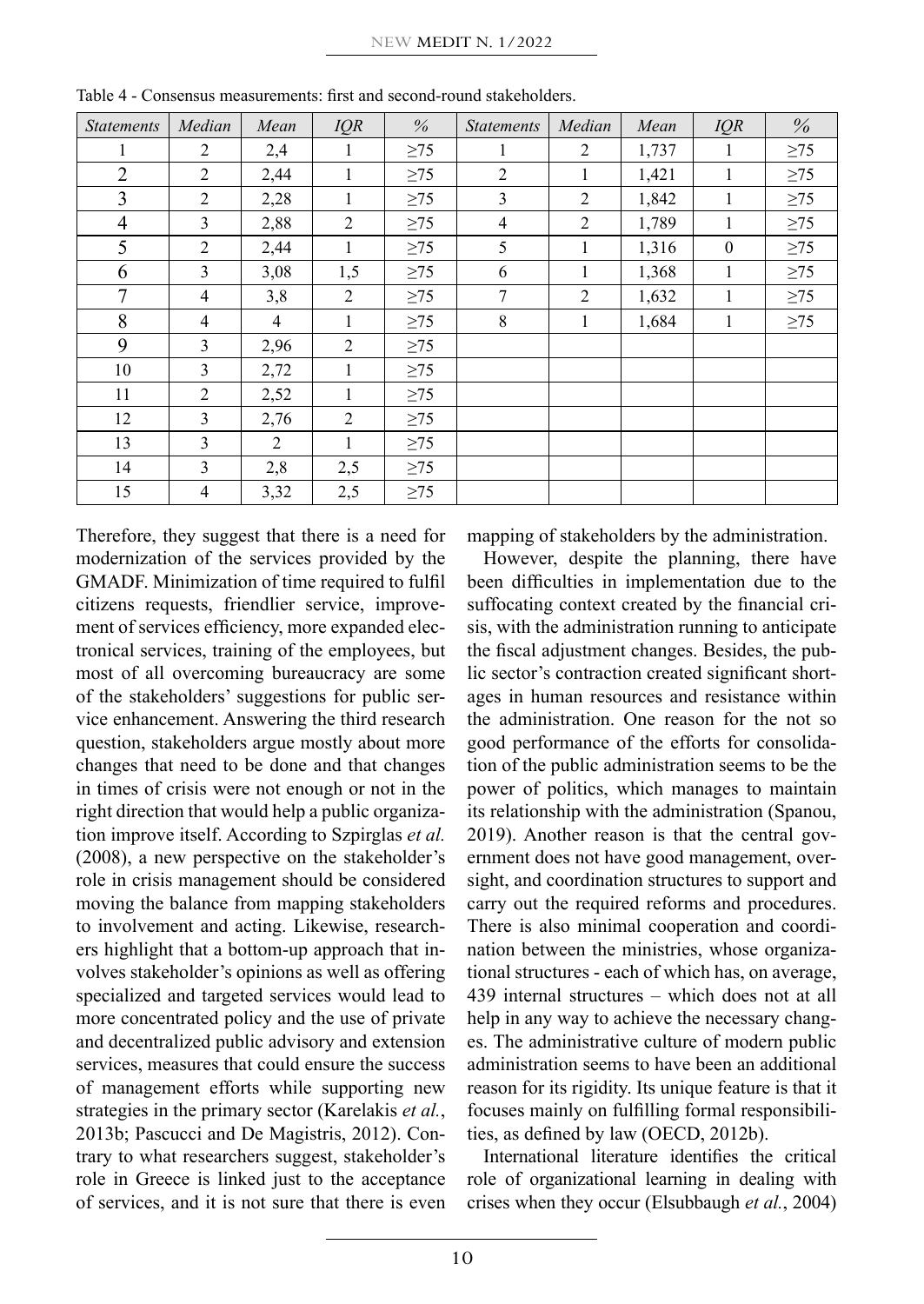and crises likely to occur (Antonacopoulou and Sheaffer, 2013). The importance of proper training has also been noted by experts and stakeholders who participated in this research. It can be considered that the lack of appropriate crisis management training in public organizations has led to the loss of potential for optimizing operation and efficiency, for more modernization, for faster service and reduction of bureaucracy, for facilitating citizens in communicating with services and for expanding electronically provided services to citizens. Moreover, bureaucracy and pyramid schemes of leadership combined with non-existent in-service training may have led to uncoordinated stakeholder interventions, high staff turnover, poor communication between services and departments, ultimately expressed in late adoption. Still, appropriate training may have created opportunities for cooperation between ministries, departments and other public offices to help improve the efficiency and effectiveness of services. Unfortunately, these opportunities have not been exploited. It is also concluded that through administrative and operational transformation or even a review of the structure of public services, it would be possible to provide better services, resulting in more tangible benefits for those involved. Respectively, opportunities for consolidation of solid values, strengthening of responsibility towards stakeholders, and developing the organizations' strengths were lost as examples of renewal. In the case of the services of the Ministry, the lack of training and knowledge on the subject failed to seize the advantage of the opportunities that may have arisen.

Results show an absolute lack in the use of crisis management and change management tools, confirming that structural reforms depend to no small extent on a well-functioning rural public administration. Real change to an efficient, accountable and inclusive administration is still required, as its adherence to the past is likely to jeopardize the broader reforms needed for the country's sustainable development (OECD, 2012b). A source of concern is the fragmented and complex rural public administration in handling the reform framework's coordination and monitoring. Insufficient cooperation between public bodies, irrationality in procedures, lack of use of new technologies,

resistance to change, and other administration weaknesses, as mentioned above, lead to ineffective administration actions (OECD, 2012b). Thus, maintaining old management frameworks, which tend to become routine, combined with the inconsistent implementation of new ones, jeopardizes any change's viability (Spanou, 2019).

Overall, Greece's administrative changes were sporadic without any coherent managerial tool and any theoretical or practical managerial context. Thus, despite the substantial external influence, the administrative pattern has not changed much.

#### **5. Conclusions**

Greece's financial crisis of the years 2008- 2018 forced changes in public administration. This research study made apparent that Greece's public administration, mainly the public services of the GMADF, were neither prepared to confront the crisis nor the changes it led to efficiently. Administrative and organizational changes were introduced to public administration, but no change management models or culture change. Stakeholders claim that despite all the changes that have occurred, the bureaucracy level seems to be unaffected and that there is a need for public services to be enhanced. The research results demonstrate that a critical factor for successfully dealing with the crisis is to deal with organizational changes and culture successfully. Organizational learning related to the scope of changes and confronting crisis was of total absence.

Results highlighted the requisite framework for crisis, culture and change management, implementing crisis management models. In addition, it is required to embed into the public management system ongoing risk and issues assessment, sound and tested processes, adjusted training and practice. What would furthermore help public organizations to evolve is strong leadership and communicating and managing stakeholders' perceptions effectively to strengthen the primary sector in Greece, at least in terms of administrative adequacy and facilitation of processes that will support it as a vital sector for the country to return to economic stability and productivity.

Authors conclude that neither leaders nor state employees can hope to deal with crises through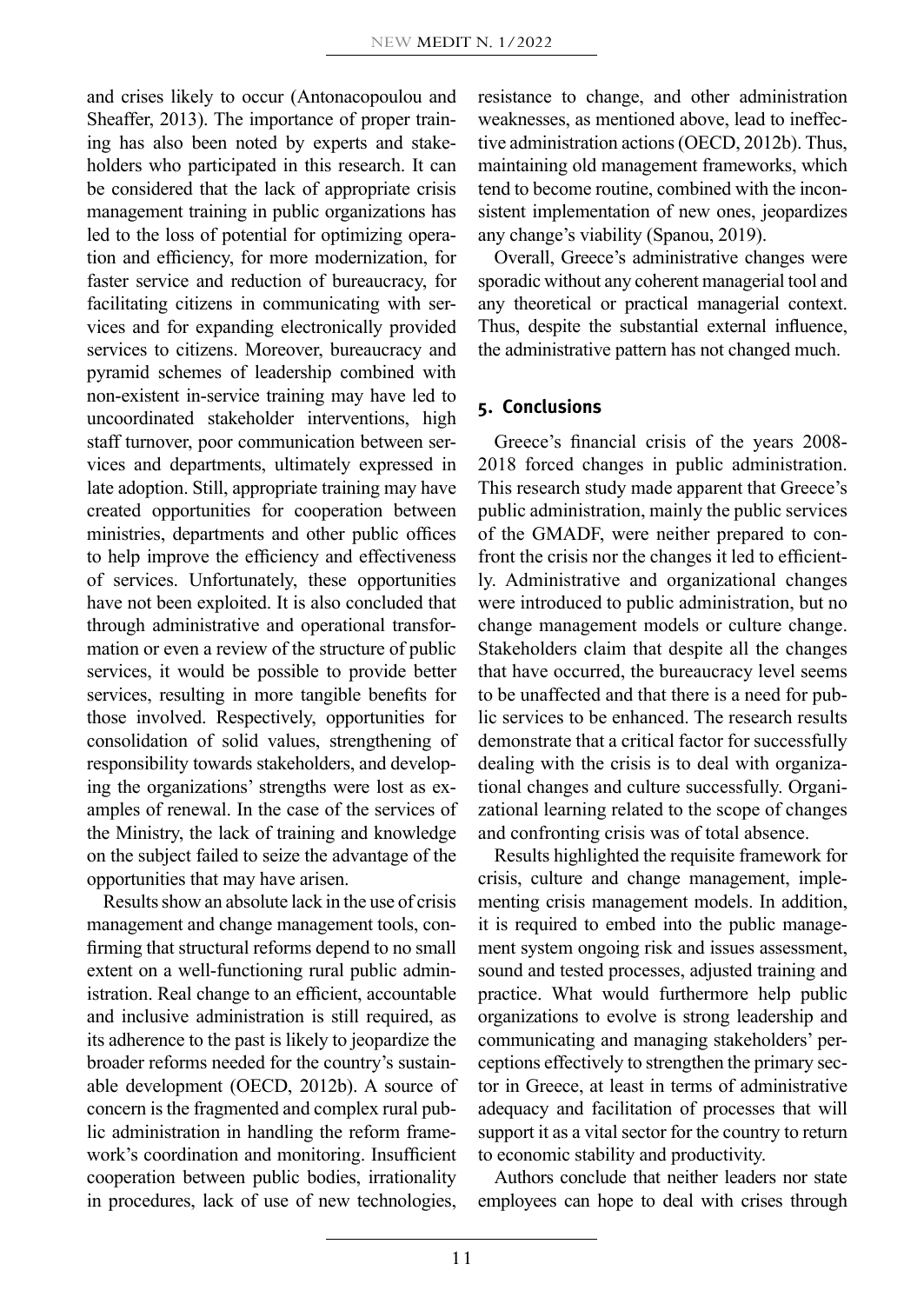legislation, written policies, or procedures. The only way is to adopt organizational crisis and change management in their lives. Greece seems to have overcome the financial crisis though it now must confront a health one, this of the pandemic of Covid-19. Thus, organizations must adopt processes that successfully avert and manage the crisis.

#### **References**

- Alpaslan C.M., Green S.E., Mitroff I.I., 2009. Corporate Governance in the Context of Crises: Towards a Stakeholder Theory of Crisis Management. *Journal of Contingencies and Crisis Management*, 17(1): 38-49. https://doi.org/10.1111/j.1468-5973.2009.00555.x.
- Anthopoulou T., Kaberis N., Petrou M., 2017. Aspects and Experiences of Crisis in Rural Greece. Narratives of Rural Resilience. *Journal of Rural Studies*, 52: 1-11. https://doi.org/10.1016/j.jrurstud.2017.03.006.
- Antonacopoulou E., Sheaffer Z., 2014. Learning in Crisis: Rethinking the Relationship between Organizational Learning and Crisis Management. *Journal of Management Inquiry*, 23(1): 5-21. doi:10.1177/1056492612472730.
- Artelaris P., 2017. Geographies of Crisis in Greece: A Social Well-Being Approach. *Geoforum*, 84: 59-69. [https://doi.org/10.1016/j.geoforum.2017.06.003.](https://doi.org/10.1016/j.geoforum.2017.06.003)
- Barnett C.K., Pratt M., 2000. From Threat-Rigidity to Flexibility: Toward a Learning Model of Autogenic Crisis in Organizations. *Journal of Organizational Change Management*, 13(1): 74-88. doi: 10.1108/09534810010310258.
- Broekema W., van Kleef D., Steen T., 2017. What Factors Drive Organizational Learning from Crisis? Insights from the Dutch Food Safety Services' Response to Four Veterinary Crises. *Journal of Contingencies and crisis management*, 25(4): 326-340. https://doi. org/10.1111/1468-5973.12161.
- Bundy J., Pfarrer M.D., Short C.E., Coombs W.T., 2017. Crises and Crisis Management: Integration, Interpretation, and Research Development. *Journal of Management*, 43(6): 1661-1692. doi: 10.1177/ 0149206316680030.
- Christensen, T., Lægreid, P., Rykkja, L. H., 2016. Organizing for Crisis Management: Building Governance Capacity and Legitimacy. *Public Administration Review*, 76, (6), 887-897. https://doi.org/10.1111/ puar.12558
- Claessens S., Kose M.A., 2013. *Financial Crises: Explanations, Types, and Implications*. IMF Working Paper No. 13/28. Washington, DC: International Monetary Fund.
- Coombs W.T., Holladay S.J., 1996. Communication and Attributions in a Crisis: An Experimental Study in Crisis Communication. *Journal of Public Relations Research*, 8(4): 279-295. https://doi. org/10.1207/s1532754xjprr0804\_04.
- Dayé C., 2012. *Methods of Cold War Social Science: The Development of Political Gaming and Delphi as Means of Investigating Futures*. Paper submitted to the 2012 Young Scholar Prize of the ISA Research Committee on the History of Sociology awarded on the occasion of the Interim Conference "Changing Universities: Changing Sociology", University College, Dublin, Ireland, 27-30 June 2012. Available at: academia.edu/4421094/Methods\_of\_Cold\_War\_Social\_Science\_The\_Development\_of\_Political\_Gaming and Delphi as Means of Investigating Futures (accessed 12 September 2020).
- Dent E., Goldberg S., 1999. Challenging Resistance to Change. *Journal of Applied Behavioral Science*, 35(1): 25-41. https://doi.org/10.1177/0021886399351003.
- Elsubbaugh S., Fildes R., Rose M., 2004. Preparation for Crisis Management: A Proposed Model and Empirical Evidence. *Journal of Contingencies and Crisis Management*, 12: 112-127.
- European Bank for Reconstruction and Development, 2016. *The impact of the crisis on households in Gree*ce. Available at http://litsonline-ebrd.com/ the-crisis-impact-in-Greece/ (accessed 5 September 2019).
- European Union, 2017. *The Commission's intervention in the Greek financial crisis*. Special Report No. 17, European Court of Auditors. Luxembourg: Publications Office of the European Union.
- Giannakis E., Bruggeman A., 2015. Economic crisis and regional resilience: Evidence from Greece. *Papers in Regional Science*, 96(3): 451-476. doi:10.1111/ pirs.12206.
- Gill R., 2002. Change management-or change leadership?. *Journal of Change Management*, 3(4): 307- 318. doi:10.1080/714023845.
- Hallowell M., Gambatese J., 2010. Qualitative Research: Application of the Delphi Method to CEM Research. *Journal of Construction Engineering and Management*, 136(1): 100-107. [https://doi.org/10.1061/](https://doi.org/10.1061/(ASCE)CO.1943-) [\(ASCE\)CO.1943-7](https://doi.org/10.1061/(ASCE)CO.1943-)862.0000137.
- Harari D., 2015. *Greek debt crisis: background and developments in 2015*. House of Commons Library, Briefing Paper, No. 7114. London: UK Parliament.
- Kapiki A.S., 2011. The Impact of Economic Crisis on Tourism and Hospitality: Results from a Study in Greece. *Central European Review of Economics and Finance*, 2(1): 19-30. Available at: https://ssrn.com/ abstract=2150604 (accessed 05 Mai, 2020).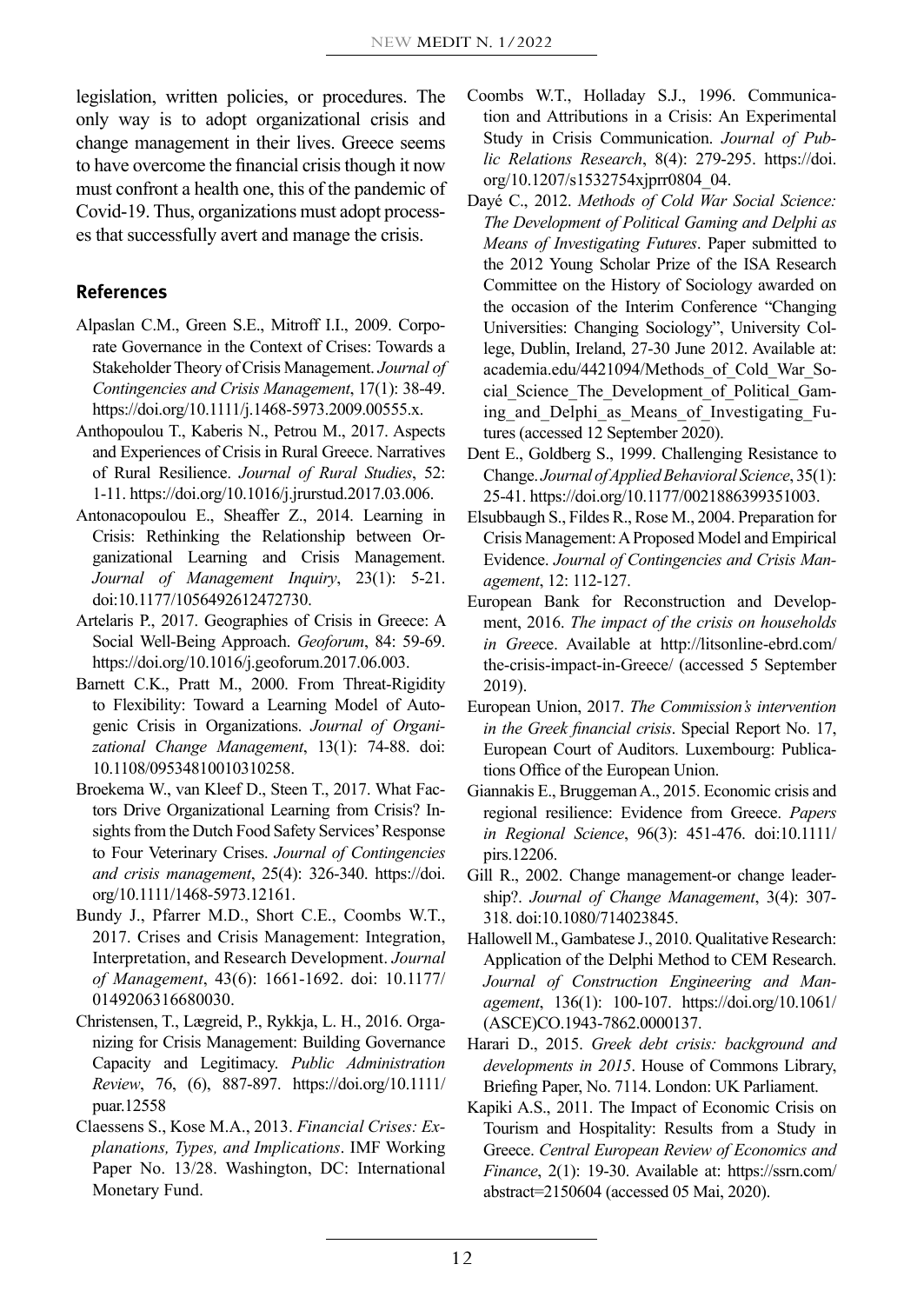- Karelakis C., Abas Z., Galanopoulos K., Polymeros K., 2013a. Positive Effects of the Greek Economic Crisis on Livestock Farmer Behaviour. *Agronomy for Sustainable Development*, 33(3): 445-456. doi: 10.1007/ s13593-013-0136-y.
- Karelakis, C., Zafeiriou, E., Galanopoulos, K., Koutroumanidis, T., 2013b. Natural Resources in Regional and Rural Development: Moving from Public Perceptions to Policy Action. *New Medit*, 12(1): 56-64.
- Kollintzas Τ., Papageorgiou D.E., Vassilatos V., 2012. An Explanation of the Greek Crisis: The Insiders-outsiders Society. CEPR Discussion Paper No. 8996. London: Centre for Economic Policy Research. Available at: https://ssrn.com/abstract=2153428 (accessed May 25, 2019).
- Kovoor-Misra S., Zammuto R.F., Mitroff I.I., 2000. Crisis Preparation in Organizations: Prescription versus Reality. *Technological Forecasting and Social Change*, 63(1): 43-62. https://doi.org/10.1016/S0040- 1625(99)00049-9.
- Lampiris G., Karelakis C., Loizou E., 2018. Evaluation of the impacts of CAP policy measures on a local economy: The case of a Greek region. *Land Use Policy*, 77: 745-751. doi:10.1016/j.landusepol.2018.06.019.
- Lane J-E., 2000. *The Public Sector: Concepts, Models and Approaches*, 3rd ed. London: Sage Publications.
- Loizou E., Karelakis C., Galanopoulos K., Mattas K., 2019. The Role of Agriculture as a Development Tool for a Regional Economy. *Agricultural Systems*, 173(1): 482-490. https://doi.org/10.1016/j.agsy.2019.04.002.
- Makrydemetres A., Zervopoulos P.D., Pravita M-E., 2016. *Reform of Public Administration in Greece; Evaluating Structural Reform of Central Government Departments in Greece: Application of the DEA Methodology*. GreeSE Paper No. 97, Hellenic Observatory Papers on Greece and Southeast Europe. The London School of Economics and Political Science.
- Markos A., Menexes G., Papadimitriou I., 2010. The CHIC Analysis Software v1.0. In: H. Loracek-Junge H., Weihs C. (eds.), *Classification as a Tool for Re*search, Proceedings of the 11<sup>th</sup> IFCS Conference. Berlin: Springer, pp. 409-416.
- McNabb D.E., Sepic F.T., 1995. Culture, Climate, and Total Quality Management: Measuring Readiness for Change. *Public Productivity & Management Review*, 18(4): 369-85. Available at: http://www.jstor.org/stable/3663059 (accessed 12 February, 2020).
- Micha E., Areal F.A., Tranter R.B., Bailey A.P., 2015. Uptake of Agri-Environmental Schemes in the Less-Favoured Areas of Greece: The Role of Corruption and Farmers' Responses to the Financial Crisis. *Land Use Policy*, 48: 144-157. http://dx.doi. org/10.1016/j.landusepol.2015.05.016.
- Ministry of Administrative Reconstruction, 2017. *National Strategy for Administrative Reform 2017-2019: Public 2020 administration is upgraded*. Hellenic Republic, Ministry of Administrative Reconstruction, National Printing Office, Athens. Available at: https:// bit.ly/37LUElH.
- Ministry of Interior, n.d. *Administrative Reform 2007- 2013*. Available at: https://www.ypes.gr/dioikitiki-metarrythmisi-2007-2013/ (accessed 12 December 2020).
- Ministry of Rural Development and Food, 2009. *National Plan of Rural Development Strategy for Greece 2007-2013*. Hellenic Republic, Ministry of Rural Development and Food, Special Department for the Third Community Support Framework. Available at: http://extwprlegs1.fao.org/docs/pdf/gre110014.pdf (accessed 28 May 2021).
- Mitroff I.I., Pauchant T.C., Shrivastava P., 1988. The Structure of Man-made Organizational Crises: Conceptual and Empirical Issues in the Development of a General Theory of Crisis Management. *Technological Forecasting & Social Change*, 33(2): 83-107. https:// doi.org/10.1016/0040-1625(88)90075-3.
- Mitroff I.I., Shrivastava P., Udwadia F.E., 1987. Effective Crisis Management. *The Academy of Management Executive*, 1(4): 283-292. [https://doi.org/10.5465/](https://doi.org/10.5465/ame.1987.4275639) [ame.1987.4275639](https://doi.org/10.5465/ame.1987.4275639).
- OECD, 2011. *Greece: Review of the Central Administration*. OECD Public Governance Reviews. Paris: OECD Publishing. Available at: http://dx.doi. org/10.1787/9789264102880-en (accessed February 12, 2019).
- OECD, 2012a. *Public Governance Reviews: Greece 2011. Executive Summary*. Paris: OECD Publishing. Available at: [https://www.oecd.org/gov/49264921.pdf.](https://www.oecd.org/gov/49264921.pdf)
- OECD, 2012b. *Public Governance Reviews: Greece. Review of the Central Administration*. Executive Summary. Available at: https://www.oecd.org/greece/ oecdpublicgovernancereviews-greecereviewofthecentraladministration.htm (accessed 17 June 2019).
- OECD, 2018. *Greece-OECD Project: Technical support on Anti-Corruption: Mapping of Corruption Complaints Mechanism in Greece*. Available at: http:// www.oecd.org/corruption/greece-oecd-anti-corruption.htm (accessed 28 January 2019).
- Papavassiliou V.G., 2014. *Financial contagion during the European sovereign debt crisis: A selective literature review*. ELIAMEP Research Paper Νο. 11. Athens: Hellenic Foundation for European and Foreign Policy.
- Parnell J.A., Koseoglu M.A., Spillan J.E., 2010. Crisis Readiness in Turkey and the United States. *Journal of Contingencies and Crisis Management*, 18(2): 108-116. https://doi.org/10.1111/j.1468-5973. 2010.00603.x.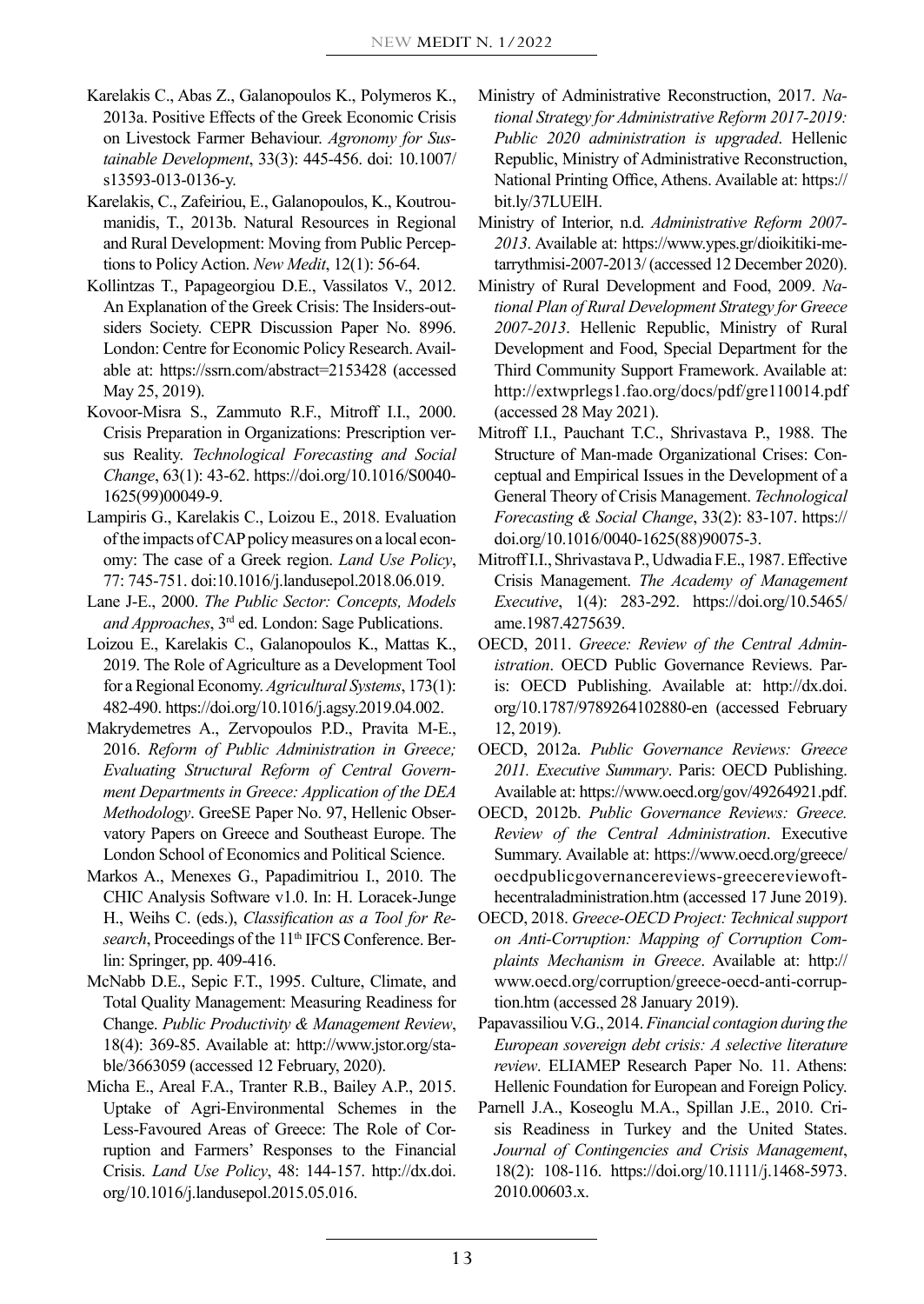- Pascucci S., De Magistris T., 2012. Factors Affecting Farmers' Likelihood to Use Advisory and Extension Services. *New Medit*, 11(3): 2-11.
- Pearson C.M., Clair J.A., 1998. Reframing Crisis Management. *The Academy of Management Review*, 23(1): 59-76.
- Pearson, C.M., Mitroff, I.I., 1993. From Crisis Prone to Crisis Prepared: A Framework for Crisis Management. *Academy of Management Executive*, 7, (1), 48-59.
- Pergel R., Psychogios A.G., 2013. Making Sense of Crisis: Cognitive Barriers of Learning in Critical Situations. *Management Dynamics in the Knowledge Economy Journal*, 1(2): 179-205.
- Schein E., 1990. Organizational Culture. *American Psychologist*, 45(2): 109-119. [https://doi.](https://doi.org/10.1037/0003-066X.45.2.109) [org/10.1037/0003-066X.45.2.109.](https://doi.org/10.1037/0003-066X.45.2.109)
- Shrivastava P., 1983. A Typology of Organizational Learning Systems. *Journal of Management Studies*, 20(1): 7-28. doi:10.1111/j.1467-6486.1983.tb00195.x.
- Spanou C., 2019. *Competing Frames, Domestic Discretion and Uneven Outcomes: Administrative Reform in Greece under the Crisis*. GreeSE Papers No. 139, Hellenic Observatory Papers on Greece and Southeast Europe. The London School of Economics and Political Science.
- Stern E., 1997. Crisis and Learning: A Conceptual Balance Sheet. *Journal of Contingencies and Crisis Management*, 5(2): 69-86. doi: 10.1111/1468-5973.00039.
- Szpirglas M., Acquier A., Gand S., 2008. From Stakeholder to StakeSholder Management in Crisis Ep-

isodes: A Case Study in a Public Transportation Company. *Journal of Contingencies and Crisis Management*, 16(2): 101-114. doi 10.1111/j.1468- 5973.2008.00538.x.

- t' Hart P., 1993. Symbols, rituals and power: The lost dimensions of crisis management. *Journal of Contingencies and Crisis Management*, 1(1): 36-50. https:// doi.org/10.1111/j.1468-5973.1993.tb00005.x
- Tsekeris C., Pinguli M., Georga E., 2015. *Young People's Perception of Economic Crisis in Contemporary Greece: A Social Psychological Pilot Study*. ELIAMEP Research Paper Νο. 19. Athens: Hellenic Foundation for European and Foreign Policy.
- Ulmer R.R., Sellnow T.L., 2000. Consistent question of ambiguity in organization crisis communication: Jack-in-the-Box as a case study. *Journal of Business Ethics*, 25: 143-155. doi:10.1023/ A:1006183805499.
- Young S.J., Jamieson L.M., 2001. Delivery Methodology of the Delphi: A Comparison of Two Approaches. *Journal of Park and Recreation Administration*, 19(1): 42-58.
- Zmas A., 2015. Financial Crisis and Higher Education Policies in Greece: Between Intra- and Supranational Pressures. *Higher Education*, 69: 495-508. doi: 10.1007/s10734-014-9787-0.
- Zografakis S., Karanikolas P., 2012. Tracing the Consequences of Economic Crisis in Rural Areas - Evidence from Greece. In: Adisa R.S. (ed.), *Rural Development - Contemporary Issues and Practices*. London: IntechOpen, pp. 311-336.

## **Appendix**

Table A - Statements first-round experts.

|    | The financial crisis caused administrative problems in public services |
|----|------------------------------------------------------------------------|
| 2  | caused financial difficulties for public services                      |
| 3  | caused operational problems in public services.                        |
| 4  | led to staff reduction in public services                              |
| 5  | led to a reduction in bureaucracy                                      |
| 6  | led to corruption/lawlessness/disobedience within public services      |
| 7  | caused problems between employees in public services.                  |
| 8  | caused issues between employees and officers in public services        |
| 9  | caused problems between public services and citizens served            |
| 10 | led to better service by public services                               |
| 11 | led to a decline in the efficiency of public service employees         |
| 12 | led to changes in the management of public services.                   |
| 13 | led to changes in the operation of public services                     |
| 14 | dictated changes in the service of citizens.                           |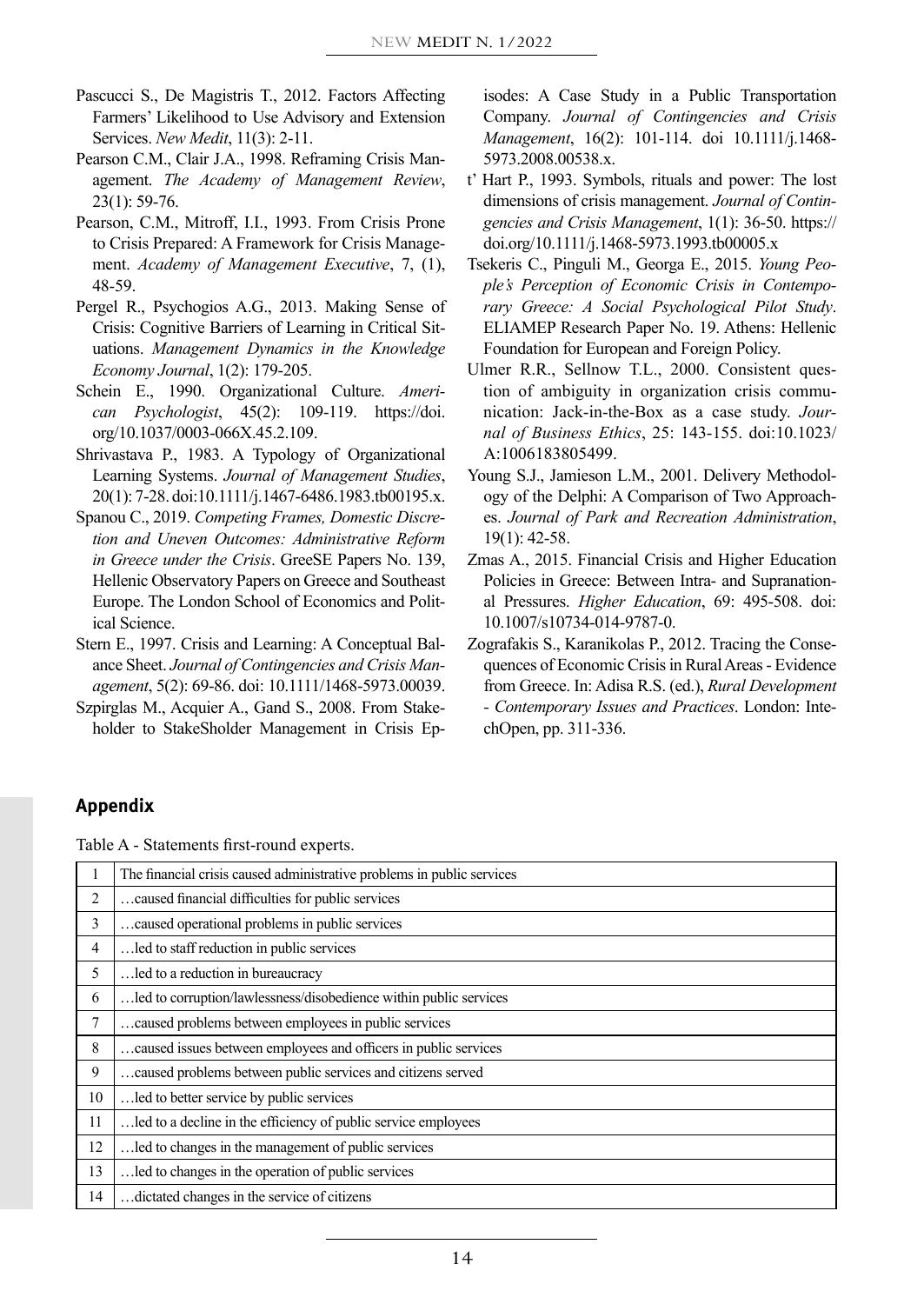#### NEW MEDIT N. 1/2022

| 15 | The effects of the financial crisis have been adequately addressed by management using crisis management models            |
|----|----------------------------------------------------------------------------------------------------------------------------|
| 16 | During the period 2008-2018, there were changes in the structure of the public service                                     |
| 17 | , there were changes in the procedures followed by the public service                                                      |
| 18 | , the requirements to the employees from their supervisors were increased                                                  |
| 19 | , the structures of the public service and the services offered were modernized.                                           |
| 20 | , there was an improvement in the productivity and efficiency of the public service                                        |
| 21 | , there was an improvement in the training of public service employees                                                     |
| 22 | The administration followed a plan to introduce changes                                                                    |
| 23 | Changes were introduced violently, abruptly                                                                                |
| 24 | The employees of the public service reacted to the introduction of a change                                                |
| 25 | Changes introduced led to a radical restructuring of public services                                                       |
| 26 | Employees responded positively to the changes                                                                              |
| 27 | Changes in public services were introduced during the financial crisis without consequences being predicted                |
| 28 | Changes negatively affected the performance of employees                                                                   |
| 29 | Supervisors cooperated with the employees to introduce a change                                                            |
| 30 | Changes were too many to be implemented                                                                                    |
| 31 | Bureaucratic, standardized procedures prevailed in the public service                                                      |
| 32 | During the period of the financial crisis in the public service, innovative, alternative procedures prevailed              |
| 33 | Supervisors acted as consultants and supporters for the employees                                                          |
| 34 | Supervisors operated innovatively and took initiatives                                                                     |
| 35 | Supervisors operated to organize and coordinate the work                                                                   |
| 36 | Supervisors operated with the aim of efficiency and competitiveness                                                        |
| 37 | The climate in public service promoted teamwork and cooperation                                                            |
| 38 | The climate was individualistic and dividing with a focus<br>on goals and productivity                                     |
| 39 | The climate was characterized by innovation, dynamism, readiness and initiative.                                           |
| 40 | The climate in the public service was characterized by formal, bureaucratic procedures and rules                           |
| 41 | There was a mild and humane working climate.                                                                               |
| 42 | There was a strict and competitive climate                                                                                 |
| 43 | Employees adopted and implemented changes introduced in the service                                                        |
| 44 | Despite the changes, the employees continued to operate as they did before them                                            |
| 45 | The changes introduced during the period 2008-2018 did not affect the<br>operation of the public service and its employees |

# Table B - Statements second-round experts.

|                | Before 2008, did you consider the occurrence of an economic crisis possible?                                                                                     |
|----------------|------------------------------------------------------------------------------------------------------------------------------------------------------------------|
| 2              | Did you notice any "signs" that there would be a financial crisis shortly before its occurrence in 2008?                                                         |
| 3              | When did you realize that you were experiencing a financial crisis?                                                                                              |
| $\overline{4}$ | Have you noticed that management did systematic actions to deal with the financial crisis 2008-2018 and its consequences<br>in the service?                      |
| 5              | Do you think that there was a plan into introducing changes during the financial crisis 2008-2018?                                                               |
| 6              | Do you think that proper training of employees would help introduce and implement changes during 2008-2018?                                                      |
| 7              | Do you think that managers' proper training would help introduce and implement changes during 2008-2018?                                                         |
| 8              | Do you think that there were clear instructions for implementing the changes introduced in the period 2008-2018 by the<br>leadership (political/administrative)? |
| 9              | Do you think that employees were given some time to adapt to the changes introduced?                                                                             |